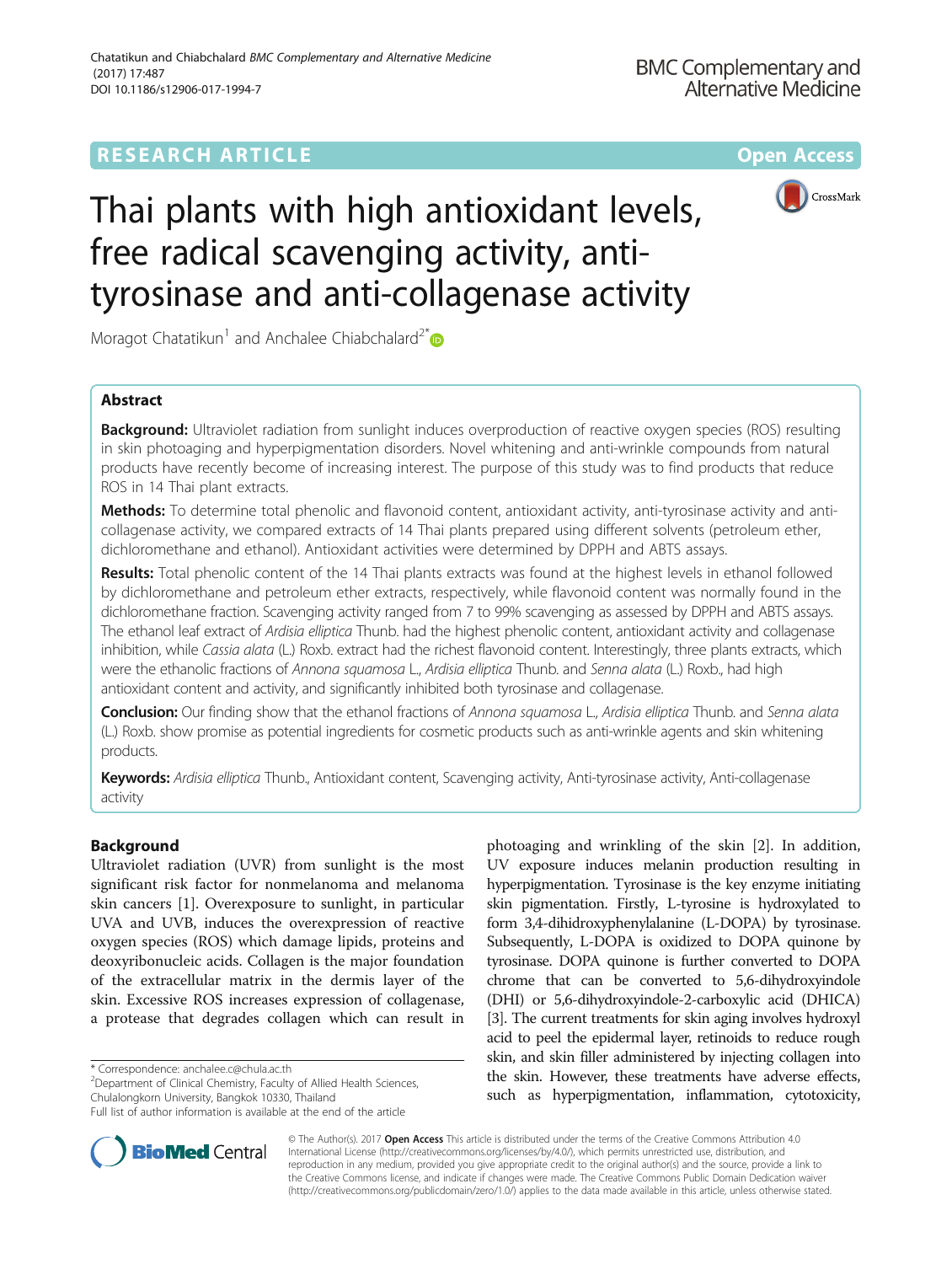<span id="page-1-0"></span>irritation and bacterial infection [[4](#page-8-0)]. The most popular skin whitening agent is hydroquinone, which inhibits tyrosinase, but its side effects include dermatitis, edema, allergic reactions and ochronosis [[5](#page-8-0)]. Recently, researchers have focused on natural products that inhibit UV-induced ROS, suppress enzymes, and reduce melanin formation as alternatives to current treatments. For example, active phytocompounds, such as arbutin, aloesin, gentisic acid, flavonoids, hesperidin, licorice, niacinamide, yeast derivatives, and polyphenols, inhibit melanogenesis without cytotoxicity to melanocytes [\[6\]](#page-8-0). Thus, plants may reduce wrinkle formation and hyperpigmentation caused by sunlight exposure.

The aim of this study was to analyze 14 Thai plants extracted with three different solvents for their potential as anti-wrinkle and skin whitening ingredients. The quantity of antioxidant phenols and flavonoids was evaluated for a correlation with free radical scavenging activities, and anti-collagenase and anti-tyrosinase activities. The extracts had antioxidants that scavenged free radicals and inhibited enzymes involved in wrinkle and pigment formation. We identify Ardisia elliptica Thunb., Annona squamosa L. and Senna alata (L.) Roxb as very promising candidates for use in cosmetic products.

## Methods

#### Chemicals and reagents

Folin Ciocalteu's phenol reagent, sodium carbonate  $(Na_2CO_3)$ , gallic acid, quercetin, 10% aluminium chloride, ethanol, 2, 2-diphenyl-1-picrylhydrazyl (DPPH), ascorbic acid, 2,2′ -Azino-bis(3-ethylbenzthiazoline-6-sulphonic acid) (ABTS), potassium persulfate, kojic acid, mushroom tyrosinase (EC 1.14.18.1), 3,4-dihydroxy-L-phenylalanine (L-DOPA), N-[3-(2-furyl) acryloyl]-Leu-Gly-Pro-Ala

Table 1 Extracts of 14 Thai plants and their yields based on weight

(FALGPA), collagenase from Clostridium histolyticum (EC 3.4.24.3), epigallocatechin gallate (EGCG), sodium chloride, calcium chloride and dimethyl sulfoxide (DMSO) were purchased from Sigma-Aldrich Chemical Co. (St. Louis, MO, USA). Petroleum ether, dichloromethane, absolute ethanol, methanol, disodium hydrogen phosphate and sodium dihydrogen phosphate were purchased from Merck (Darmstadt, Germany). All chemicals and reagents were analytical grade.

## Plant materials and extraction

Thirteen species of Thai leaves were collected from the HRH Princess Sirindhorn Herb Garden, Rayong province, Thailand. Mangosteens were obtained from Chanthaburi province, Thailand. These plants were authenticated and deposited at the Herbarium, Department of Botany, Faculty of Science, Chulalongkorn University, Thailand. The scientific names, voucher numbers and plant parts are shown in Table 1. The plants were extracted by using the Soxhlet apparatus. In brief, 10 g of dried plant was extracted separately with petroleum ether, dichloromethane and ethanol. Solvents were removed using a vacuum rotary evaporator under reduced pressure using the MiVac Quattro concentrator. Concentrated samples were dissolved in DMSO at 100 mg/ ml and stored at -20 °C until used. Yields of dry extracts are presented in Table 1 as % w/w dry plant materials.

#### Determination of total phenolic content

Total phenolic content of plant extracts was evaluated using the Folin-Ciocalteu method [[7](#page-8-0)]. Briefly, 50 μl of extracts at 1 mg/ml in distilled water was mixed with 50 μl of 10% Folin-Ciocalteu reagent and 50 μl of 0.1 M

| Voucher        | Parts    | Scientific name                | Yield % (w/w)   |                 |         |
|----------------|----------|--------------------------------|-----------------|-----------------|---------|
| number         | used     |                                | Petroleum ether | Dichloromethane | Ethanol |
| A 015122 (BCU) | Leaf     | Ardisia elliptica Thunb.       | 19.89           | 3.25            | 31.11   |
| A 015123 (BCU) | Leaf     | Stemona curtisii Hook.f.       | 7.55            | 4.10            | 6.34    |
| A 015124 (BCU) | Leaf     | Gynura pseudochina (L.) DC.    | 8.00            | 2.76            | 3.79    |
| A 015125 (BCU) | Leaf     | Senna alata (L.) Roxb.         | 5.84            | 3.52            | 7.63    |
| A 015126 (BCU) | Leaf     | Croton roxburghii N.P.Balakr   | 7.50            | 4.82            | 8.17    |
| A 015127 (BCU) | Leaf     | Croton sublyratus Kurz         | 7.33            | 4.03            | 3.32    |
| A 015128 (BCU) | Leaf     | Phyllanthus acidus (L.) Skeels | 9.70            | 2.86            | 4.20    |
| A 015129 (BCU) | Leaf     | Rhinacanthus nasutus (L.) Kurz | 4.43            | 2.86            | 5.35    |
| A 015130 (BCU) | Leaf     | Hibiscus mutabilis L.          | 6.30            | 2.79            | 0.73    |
| A 015131 (BCU) | Leaf     | Streblus asper Lour.           | 3.87            | 2.53            | 3.56    |
| A 015132 (BCU) | Leaf     | Annona squamosa L.             | 8.69            | 3.81            | 5.47    |
| A 015133 (BCU) | Leaf     | Datura metel L.                | 6.44            | 4.13            | 14.15   |
| A 015250 (BCU) | Leaf     | Ipomoea pes-caprae (L.) R.br.  | 6.38            | 4.50            | 3.98    |
| A 015279 (BCU) | Pericarp | Garcinia mangostana Linn.      | 4.94            | 11.07           | 18.64   |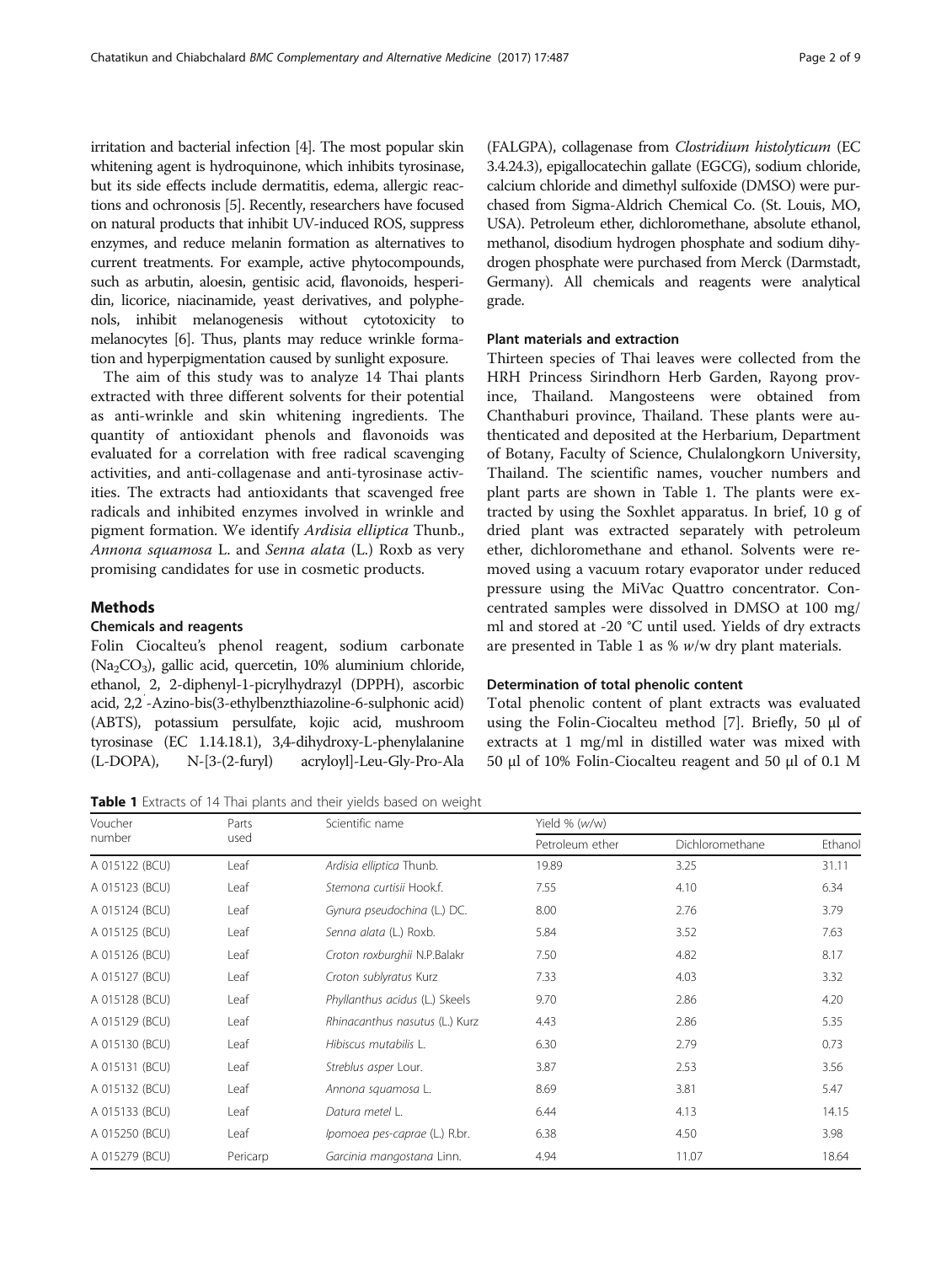$Na<sub>2</sub>CO<sub>3</sub>$ . The reaction mixture was incubated for 1 h at room temperature in the dark. Absorbance at 750 nm was measured with a microplate reader (Biotek, USA.). Gallic acid from 1.56 to 100 μg/ml was used as the standard. Total phenolic content of the extracts is expressed as mg gallic acid equivalents (GAE) per g dry plant material. All samples were analyzed in triplicate.

## Flavonoid content determination

Total flavonoid content (TFC) was determined using the aluminium chloride  $(AICI<sub>3</sub>)$  colorimetric assay [[7](#page-8-0)]. Briefly, 50 μl of the extracts at 1 mg/ml in 80% ethanol was mixed with 50  $\mu$ l of 2% AlCl<sub>3</sub> solution in the well of a 96 wellplate. The plate was incubated for 15 min at room temperature. The absorbance at 435 nm was measured using a microplate reader. Quercetin from 1.56 to 100 μg/ ml served as a standard. Total flavonoid content is expressed as mg quercetin equivalents (QE) per g dry plant material. Samples were analyzed in triplicate.

## DPPH scavenging activity

DPPH scavenging activity assay was performed as described by Yamasaki et al. [[8](#page-8-0)]. DPPH solution was freshly prepared for each assay. Briefly, 100 μg/ml extracts or 1.56 to 100 μg/ml ascorbic acid standard in absolute methanol was mixed with 180 μl of DPPH reagent in a 96 well-plate. The reaction mixture was incubated for 30 min at room temperature in the dark. Then, the absorbance at 517 nm was measured with a microplate reader. The experiments were undertaken in triplicate. The absorbance at 517 nm of DPPH was 0.70 ± 0.02, and decreased absorbance measured scavenging activity. The scavenging ability was calculated as scavenging activity (%) =  $100\% \times$  [( $\overline{\textless}A_{517}$  of control - 휝A<sub>517</sub> of sample)/ 훥A<sub>517</sub> of control]. Percentages of DPPH scavenging activity of the extracts were compared with those of ascorbic acid, and are expressed as mg vitamin C equivalent antioxidant capacity (VCEAC) per g dry plant material. IC50 was determined from a graph of percent inhibition against concentration (from 0.78–100 μg/ ml of each extract).

#### ABTS scavenging activity

ABTS free radical scavenging activity was performed as previously described [\[9](#page-8-0)]. The ABTS<sup>\*+</sup> working reagent was prepared by mixing 7 mM ABTS<sup>•</sup> and 2.45 mM potassium persulfate at 8:12 volume/volume ratio. The working solution was kept for 16 to 18 h at room temperature in the dark. The ABTS<sup>\*\*</sup> solution was diluted with absolute ethanol to give an absorbance at 734 nm of 0.70 ± 0.02. Then, 100 μg/ml extracts or 1.56 to 100 μg/ ml ascorbic acid standard in absolute ethanol was added to 180 μl of ABTS•<sup>+</sup> working reagent in the wells of a 96 well plate. The plate was incubated for 45 min at room temperature, and absorbance was measured at 734 nm.

Experiments were undertaken in triplicate. The scavenging ability was calculated as scavenging activity  $(\%) = 100 \times [(\frac{3}{12})]$ A734 of control - 훥A734 of sample)/ 훥A734 of control]. The percentages of ABTS scavenging activity of the extracts were compared with those of ascorbic acid, and are presented as mg vitamin C equivalent antioxidant capacity (VCEAC) per g dry plant material. IC50 was determined from a graph of percent inhibition against concentration (from 15.62–1000 μg/ml of each extract).

#### Determination of mushroom tyrosinase inhibition

The dopachrome method was performed with slight modification [\[10](#page-8-0)]. Briefly, 20 μl of plant extracts or DMSO (as control), 20 μl of 203.3 units/ml mushroom tyrosinase and 140 μl of 20 mM phosphate buffer at pH 6.8 were pre-incubated for 10 min at 25 °C. After pre-incubation, 20 μl of 2.5 mM L-DOPA was added and samples were then incubated for an additional 20 min at 25 °C. The amount of dopachrome was measured at 492 nm with a microplate reader. Kojic acid (KA) served as a positive control for inhibition. The percent inhibition of tyrosinase activity (%) was express as % tyrosinase inhibition = 100  $\times$  [( $\bar{\otimes}$ A<sub>492</sub> of control – 훥A<sub>492</sub> of sample)/ 훥A<sub>492</sub> of control]. The final concentrations of the extracts and kojic acid were 1 and 0.1 mg/ml, respectively. IC50 was determined from a graph of percent tyrosinase inhibition against concentration (from 15.62–1000 μg/ml of each extract).

#### Determination of collagenase inhibition

Collagenase inhibition was determined by a previously described method [\[11](#page-8-0)]. Briefly, 40 μl of collagenase from Clostridium histolyticum at 0.25 units/ml in 50 mM Tricine buffer containing 10 mM  $CaCl<sub>2</sub>$  and 400 mM NaCl, and 10 μl of 50 mM Tricine buffer were mixed with 10 μl of the extracts or DMSO (as control). Epigallocatechin gallate (EGCG) was used as a positive control. After a 15-min incubation at room temperature, 50 μl of N- [3-(2-furyl)acryloyl]-Leu-Gly-Pro-Ala (FALGPA) was added. The absorbance was measured at 340 nm immediately and continually for 20 min. Enzyme activity was evaluated by decreased absorbance during the time interval. The percent inhibition of collagenase activity was calculated as  $100 \times$  [(Activity of control – Activity of sample)/ Activity of control]. Final concentrations of the extracts and epigallocatechin gallate were 1 and 0.1 mg/ml, respectively. IC50 was determined from a graph of percent collagenase inhibition against concentration (from 15.62–1000 μg/ml of each extract).

#### Statistical analyses

All experiments were carried out in triplicate and results are expressed as mean ± standard error. The correlation coefficiency  $(R^2)$  between antioxidant contents and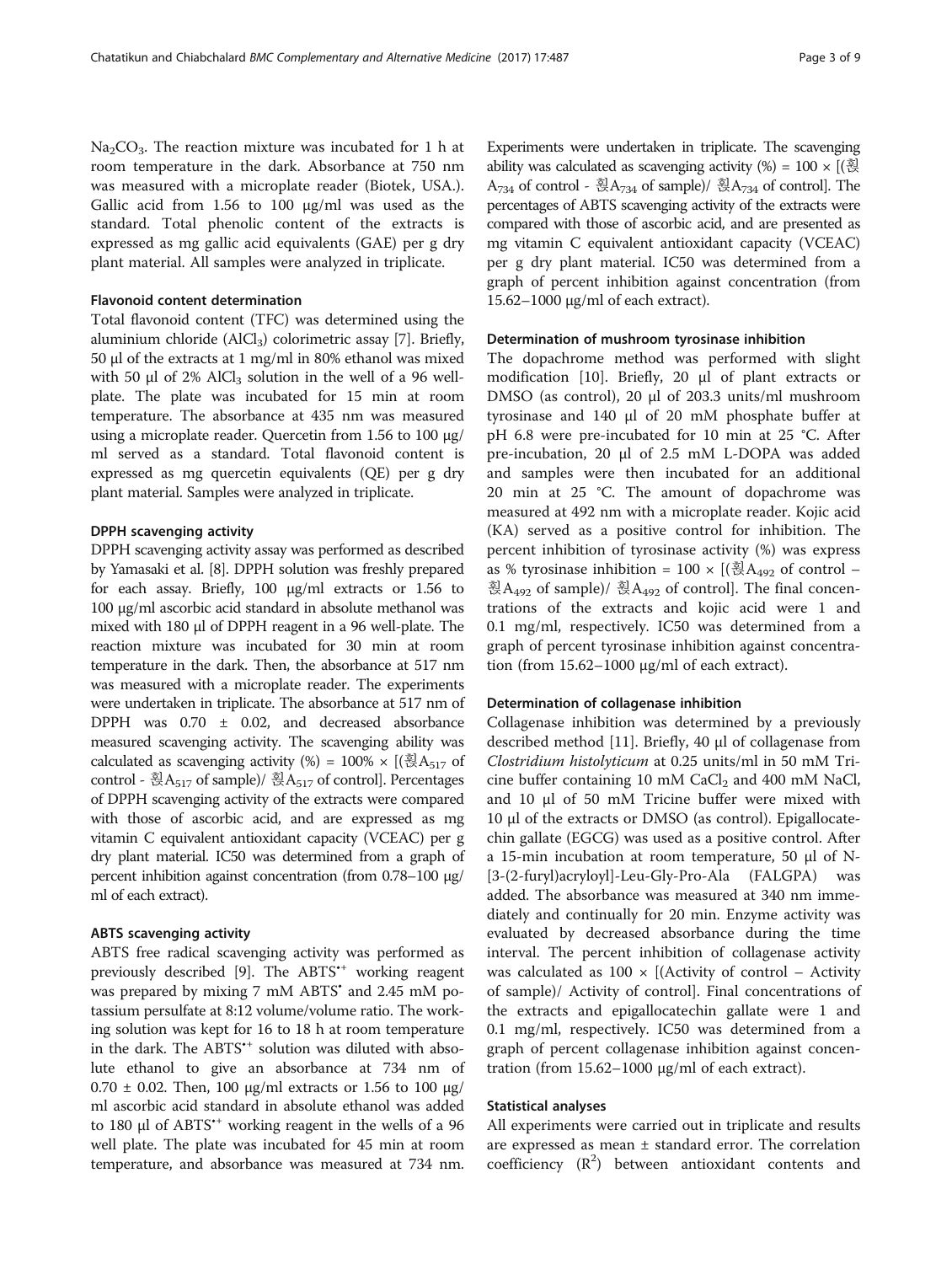<span id="page-3-0"></span>antioxidant activities was determined by using SigmaPlot version 12.2 software. Difference between two means was evaluated using Student's t-test. Differences were considered significant when the P-value was less than 0.05.

## Results

## Extraction yields

Table [1](#page-1-0) shows the scientific names, voucher numbers and plant parts of the 14 Thai plants used in this study. The percent yields of the extracts ranged from 0.73% to 31.11% by weight (Table [1](#page-1-0)). Ardisia elliptica Thunb. had the highest yield in the petroleum ether (19.89%) and ethanol extracts (31.11%), whereas Garcinia mangostana L. had the highest percent yield from dichloromethane extraction (11.07%).

#### Phenolic content of 14 Thai plants

Therefore, total phenolic content in the plants was determined by the Folin-Ciocalteu method. The extracts had a wide range in the quantity of phenols as shown in Table 2, and values varied by 33-fold among the extracts. Ardisia elliptica Thunb. had the highest phenol content in all three types of extracts, whereas the lowest phenolic content was present in the Stemona curtissi Hook.f. petroleum ether extract.

## Flavonoid content of 14 Thai plants

Similar to phenols, total flavonoid content varied substantially among the plant species, ranging from  $2.04 \pm 0.16$  to  $31.38 \pm 0.81$  mg QE per g dry material (Table 2). In general, dichloromethane extraction yielded the highest flavonoid level compared with the other solvents. Of all extracts, the highest flavonoid quantity was found in the ethanol extract from Senna alata (L.) Roxb leaves  $(31.38 \pm 0.81 \text{ mg QE per})$ g dry material). On the other hand, Ardisia elliptica Thunb.  $(23.14 \pm 1.10 \text{ mg} \text{ QE per g dry material})$ . had the richest flavonoid content in the dichloromethane fraction. Moreover, Ipomoea pes-caprae (L.) R.br. had the highest flavonoid content among the petroleum ether extracts  $(27.48 \pm 2.59 \text{ mg} \cdot \text{OE})$  per g dry material). The lowest detectable flavonoid level was in the ethanol extract from Datura metel L. By stark contrast, flavonoids were not found in the petroleum ether and dichloromethane extracts from Stemona curtisii Hook.f., and petroleum ether extracts from Streblus asper Lour. and Phyllanthus acidus (L.) Skeels. Total flavonoid content did not correlate with total phenolic content ( $R^2 = 0.0284$ , Fig. [1a](#page-4-0)).

## DPPH radical scavenging activity in different extracts from 14 Thai plants

Free radical scavenging activity using DPPH as the indicator is a basic antioxidant assay [\[12](#page-8-0)]. As shown in Table [3](#page-4-0), scavenging activities of the extracts varied greatly, ranging from 7.11  $\pm$  0.59% to 96.17  $\pm$  0.05%. The Ardisia elliptica Thunb ethanol extract had the highest scavenging activity at 96%. Moreover, the next strongest antioxidant activities (> 90%) were observed in ethanol fractions from Stemona curtisii Hook.f., Annona squamosa L., Phyllanthus acidus (L.) Skeels. and Garcinia mangostana Linn. In terms of the other solvents, Ardisia elliptica Thunb, also had the richest scavenging activity among the petroleum ether fractions, and Garcinia mangostana L. had the highest antioxidant activity in the dichloromethane fractions. The lowest scavenging ability was detected in Croton sublyratus Kurz

Table 2 Total phenolic and flavonoid contents of 14 Thai plants obtained from different solvents

| Extract                        |                  | Total phenolic content (mg GAE/g dry material) |                  |                  | Total flavonoid content (mg QE/g dry material) |                  |
|--------------------------------|------------------|------------------------------------------------|------------------|------------------|------------------------------------------------|------------------|
|                                | Petroleum ether  | Dichloromethane                                | Ethanol          | Petroleum ether  | Dichloromethane                                | Ethanol          |
| Annona squamosa L.             | $4.13 \pm 0.38$  | $9.26 \pm 0.29$                                | $62.67 \pm 2.32$ | $8.91 \pm 0.77$  | $9.70 \pm 0.24$                                | $12.99 \pm 0.65$ |
| Ardisia elliptica Thunb        | $22.26 \pm 1.77$ | $59.97 \pm 2.90$                               | $84.00 \pm 6.23$ | $19.87 \pm 1.26$ | $23.14 \pm 1.10$                               | $18.56 \pm 1.45$ |
| Croton roxburghii N.P.Balakr   | $3.57 \pm 0.25$  | $9.60 \pm 0.46$                                | $19.41 \pm 0.81$ | $4.25 \pm 0.35$  | $12.34 \pm 0.29$                               | $7.54 \pm 0.35$  |
| Croton sublyratus Kurz         | $4.73 \pm 0.38$  | $6.74 \pm 0.51$                                | $16.28 \pm 0.29$ | $18.55 \pm 0.53$ | $20.78 \pm 1.49$                               | $14.86 \pm 0.95$ |
| Datura metel L.                | $8.30 \pm 0.29$  | $11.43 \pm 0.17$                               | $18.92 \pm 1.50$ | $17.65 \pm 1.62$ | $16.77 \pm 1.30$                               | $2.04 \pm 0.16$  |
| Garcinia mangostana Linn.      | $19.75 \pm 1.44$ | $31.07 \pm 2.30$                               | $80.79 \pm 2.94$ | $5.35 \pm 0.10$  | $11.13 \pm 0.37$                               | $3.20 \pm 0.05$  |
| Gynura pseudochina (L.) DC.    | $3.26 \pm 0.11$  | $9.18 \pm 0.65$                                | $12.76 \pm 0.81$ | $4.87 \pm 0.35$  | $18.60 \pm 1.06$                               | $3.69 \pm 0.21$  |
| Hibiscus mutabilis L.          | $3.44 \pm 0.14$  | $7.14 \pm 0.48$                                | $17.05 \pm 0.64$ | $3.71 \pm 0.24$  | $18.79 \pm 1.78$                               | $3.71 \pm 0.09$  |
| Ipomoea pes-caprae (L.) R.br.  | $4.72 \pm 0.29$  | $11.18 \pm 0.53$                               | $37.91 \pm 3.36$ | $27.48 \pm 2.59$ | $18.68 \pm 0.66$                               | $17.66 \pm 0.29$ |
| Phyllanthus acidus (L.) Skeels | $4.65 \pm 0.46$  | $10.05 \pm 0.74$                               | $50.52 \pm 2.66$ | NA.              | $15.80 \pm 1.04$                               | $11.74 \pm 0.74$ |
| Rhinacanthus nasutus (L.) Kurz | $5.04 \pm 0.30$  | $9.14 \pm 0.39$                                | $17.09 \pm 1.44$ | $16.98 \pm 0.40$ | $19.88 \pm 1.98$                               | $9.53 \pm 0.26$  |
| Senna alata (L.) Roxb.         | $4.59 \pm 0.21$  | $9.48 \pm 0.44$                                | $36.83 \pm 2.30$ | $7.71 \pm 0.36$  | $13.97 \pm 1.10$                               | $31.38 \pm 0.81$ |
| Stemona curtisii Hook.f.       | $2.51 \pm 0.22$  | $7.76 \pm 0.30$                                | $59.67 \pm 3.28$ | <b>NA</b>        | <b>NA</b>                                      | $14.50 \pm 0.86$ |
| Streblus asper Lour.           | $4.19 \pm 0.30$  | $8.22 \pm 0.39$                                | $23.10 \pm 1.84$ | <b>NA</b>        | $18.66 \pm 1.28$                               | $11.29 \pm 1.04$ |

Each value is mean ± S.D. of triplicate independent analyses. GAE Gallic Acid Equivalent, QE Quercitin equivalent, NA Not Available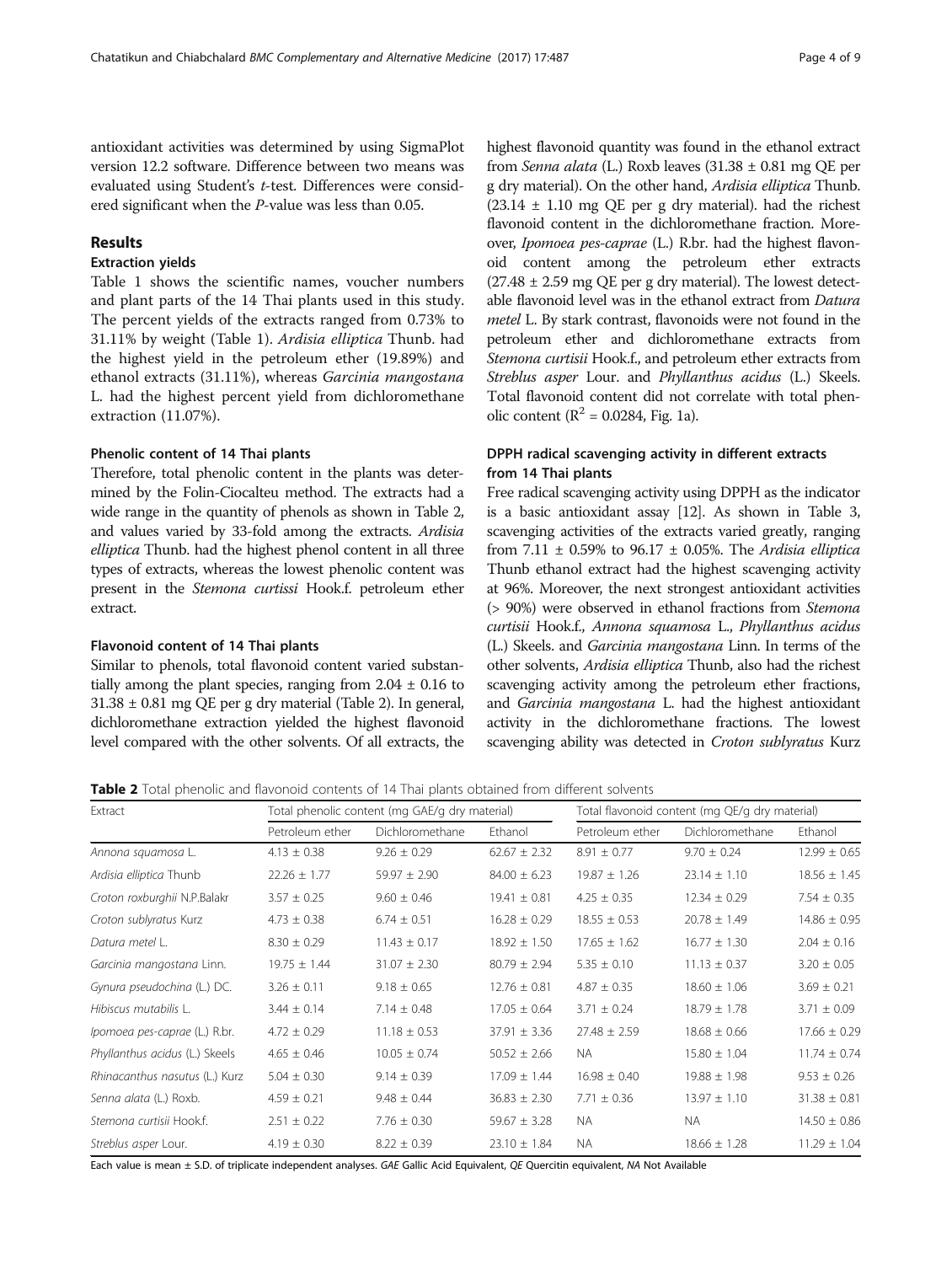<span id="page-4-0"></span>

|  |  |  | Table 3 Free Radical Scavenging activity by DPPH assay |  |  |  |  |  |
|--|--|--|--------------------------------------------------------|--|--|--|--|--|
|--|--|--|--------------------------------------------------------|--|--|--|--|--|

| Extract                        | Percent Scavenging Activity (%) |                  |                  | mg VCEAC/g dry weight |                  |                  |
|--------------------------------|---------------------------------|------------------|------------------|-----------------------|------------------|------------------|
|                                | Petroleum ether                 | Dichloromethane  | Ethanol          | Petroleum ether       | Dichloromethane  | Ethanol          |
| Annona squamosa L.             | NA.                             | $17.91 \pm 0.88$ | $94.01 \pm 0.40$ | NA.                   | $3.08 \pm 0.29$  | $23.60 \pm 0.62$ |
| Ardisia elliptica Thunb.       | $49.29 \pm 1.29$                | $71.35 \pm 6.11$ | $96.17 \pm 0.05$ | $12.09 \pm 0.94$      | $20.23 \pm 0.99$ | $24.93 \pm 0.19$ |
| Croton roxburghii N.P.Balakr   | $8.34 \pm 0.57$                 | $15.79 \pm 1.21$ | $36.89 \pm 1.37$ | $1.03 \pm 0.09$       | $2.38 \pm 0.13$  | $8.45 \pm 0.84$  |
| Croton sublyratus Kurz         | $7.11 \pm 0.59$                 | $14.34 \pm 0.65$ | $27.64 \pm 0.91$ | $0.67 \pm 0.07$       | $1.85 \pm 0.06$  | $5.29 \pm 0.30$  |
| Datura metel L.                | $14.67 \pm 1.10$                | $14.85 \pm 0.64$ | $28.72 \pm 0.67$ | $2.00 \pm 0.12$       | $2.30 \pm 0.06$  | $5.83 \pm 0.26$  |
| Garcinia mangostana Linn.      | $28.90 \pm 0.99$                | $80.87 \pm 0.47$ | $94.54 \pm 0.15$ | $6.18 \pm 0.33$       | $20.42 \pm 0.20$ | $24.28 \pm 0.20$ |
| Gynura pseudochina (L.) DC.    | <b>NA</b>                       | $11.90 \pm 0.71$ | $13.54 \pm 0.67$ | <b>NA</b>             | $1.49 \pm 0.03$  | $1.82 \pm 0.13$  |
| Hibiscus mutabilis L.          | <b>NA</b>                       | <b>NA</b>        | $26.28 \pm 0.93$ | <b>NA</b>             | <b>NA</b>        | $4.29 \pm 0.21$  |
| Ipomoea pes-caprae (L.) R.br.  | <b>NA</b>                       | $16.27 \pm 0.14$ | $64.06 \pm 1.23$ | <b>NA</b>             | $2.49 \pm 0.19$  | $16.79 \pm 0.41$ |
| Phyllanthus acidus (L.) Skeels | <b>NA</b>                       | $17.64 \pm 1.05$ | $94.17 \pm 0.61$ | <b>NA</b>             | $3.06 \pm 0.28$  | $23.84 \pm 0.73$ |
| Rhinacanthus nasutus (L.) Kurz | $7.38 \pm 0.46$                 | $15.35 \pm 1.27$ | $29.63 \pm 1.41$ | $1.01 \pm 0.08$       | $2.32 \pm 0.21$  | $6.50 \pm 0.16$  |
| Senna alata (L.) Roxb.         | $11.18 \pm 0.99$                | $17.99 \pm 0.61$ | $63.74 \pm 0.54$ | $1.48 \pm 0.14$       | $3.13 \pm 0.31$  | $15.35 \pm 0.13$ |
| Stemona curtisii Hook.f.       | NA.                             | NA.              | $93.63 \pm 0.22$ | <b>NA</b>             | <b>NA</b>        | $23.55 \pm 0.55$ |
| Streblus asper Lour.           | <b>NA</b>                       | $14.65 \pm 0.92$ | $45.14 \pm 0.67$ | <b>NA</b>             | $1.94 \pm 0.13$  | $10.45 \pm 0.30$ |

Each value is mean ± S.D. of triplicate independent analyses. Calculations of values are described in the Materials and Methods section. VCEAC is Vitamin C Equivalent Antioxidant capacity, and NA denotes not available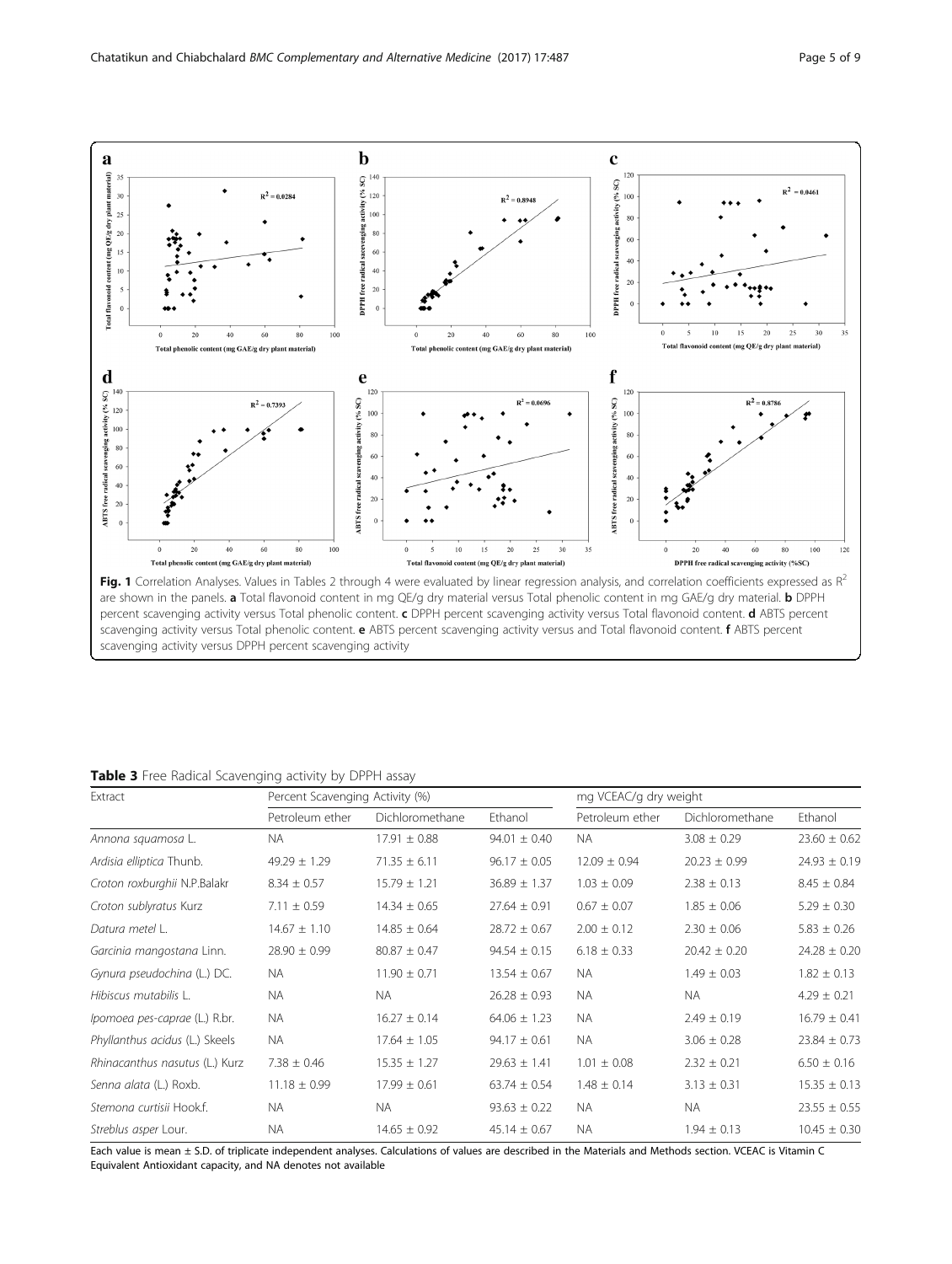<span id="page-5-0"></span>in the petroleum ether fraction. No scavenging activity was detected in 7 petroleum ether extracts, and 2 dichloromethane extracts.

## ABTS radical scavenging activity in different extracts from 14 Thai plants

Antioxidant activity of aqueous and lipid phases in the plants has also been evaluated by a decolorization assay using ABTS [[13\]](#page-8-0). Again, ascorbic acid served as the standard antioxidant. As with the DPPH assay, scavenging activity in the ABTS assay varied greatly among the plant preparations with a similar broad range from  $8.03 \pm 0.54\%$ to  $99.84 \pm 0.07\%$  (Table 4). Furthermore, the next strongest scavenging activities (> 90%) were observed in the same 4 ethanol fractions as shown by the DPPH assay. In addition, no scavenging activity was found in the same 5 petroleum ether extracts. In general, the values obtained with the ABTS assay were higher than the DPPH values. Hence, activity in the ethanol extract from Senna alata (L.) Roxb. was now observed as >90%, and scavenger activity was detected in all dichloromethane extracts, and petroleum ether extracts from Annona squamosa L. and Ipomoea pes-caprae (L.) R.br. which was not detected by the DPPH assay.

## Tyrosinase activity inhibition by plant extracts

The ability of compounds from the Thai plants to inhibit mushroom tyrosinase activity was evaluated using an in vitro assay with L-DOPA as the substrate. Kojic acid served as a known inhibitor, and caused maximal enzymatic inhibition of 93.38 ± 1.63%. As shown in Table [5,](#page-6-0) only ethanol extracts significantly inhibited tyrosinase activity, with *Ardisia elliptica* Thunb. preparations

|  | Table 4 Scavenging activity by ABTS assay |  |  |  |  |
|--|-------------------------------------------|--|--|--|--|
|--|-------------------------------------------|--|--|--|--|

being the exception. The petroleum ether and dichloromethane fractions of Ardisia elliptica Thunb. inhibited tyrosinase activity by approximately 20%. The ethanol fraction from Rhinacanthus nasutus (L.) Kurz (IC 50 value of 271.50 μg/ml) was the most potent tyrosinase inhibitor, followed by the ethanol extracts from Ardisia elliptica Thunb. and Phyllanthus acidus (L.) Skeels. Other ethanol fractions significantly decreased enzymatic activity by more than 20% (Table [5](#page-6-0)), whereas the remaining extracts did not have detectable inhibitory activity (data not shown).

## Collagenase activity inhibition by 14 plants

Extracts were tested for anti-collagenase activity using Clostridium histolyticum collagenase, and N-[3-(2-furyl)acryloyl]-Leu-Gly-Pro-Ala (FALGPA) as the substrate. Epigallatecatechin gallate is a known collagenase inhibitor, and decreased enzymatic activity by  $90.51 \pm 2.79$ %. As shown in Table [5](#page-6-0), only 4 ethanol extracts contained detectable collagenase inhibitory activity. Of those causing inhibition, Ardisia elliptica Thunb. (IC 50 value of 157.78 μg/ml) exhibited the highest level of collagenase inhibition, followed by Annona squamosa L. (IC 50 value of 426.67 μg/ml), Senna alata (L.) Roxb., and Croton sublyratus Kurz in rank order. Other plant extracts did not significantly inhibit collagenase activity under the reaction conditions utilized in this study (data not shown).

## **Discussion**

Solar radiation is a significant environmental factor in skin damage and can induce skin cancer [[14](#page-8-0)]. UV radiation causes a pro-inflammatory response, extracellular matrix degradation and antioxidant depletion [\[15, 16\]](#page-8-0). UV causes

| <b>NUMBER T</b> SCUVENCING UCCIVILY BY THEIR USSUY |                  |                                                     |                  |                  |                  |                  |  |
|----------------------------------------------------|------------------|-----------------------------------------------------|------------------|------------------|------------------|------------------|--|
| Extract                                            |                  | %Scavenging activity (%SC)<br>mg VCEAC/g dry weight |                  |                  |                  |                  |  |
|                                                    | Petroleum ether  | Dichloromethane                                     | Ethanol          | Petroleum ether  | Dichloromethane  | Ethanol          |  |
| Annona squamosa L.                                 | $29.89 \pm 0.79$ | $36.31 \pm 0.60$                                    | $99.13 \pm 0.29$ | $25.76 \pm 0.76$ | $34.40 \pm 0.32$ | $96.15 \pm 0.38$ |  |
| Ardisia elliptica Thunb.                           | $73.08 \pm 1.48$ | $90.01 \pm 0.54$                                    | $99.84 \pm 0.07$ | $65.28 \pm 1.86$ | $86.34 \pm 1.07$ | $96.97 \pm 0.34$ |  |
| Croton roxburghii N.P.Balakr                       | $12.19 \pm 0.91$ | $33.54 \pm 0.65$                                    | $73.86 \pm 1.22$ | $9.14 \pm 0.45$  | $33.22 \pm 0.46$ | $69.62 \pm 0.90$ |  |
| Croton sublyratus Kurz                             | $16.34 \pm 0.69$ | $18.47 \pm 0.73$                                    | $60.36 \pm 0.17$ | $13.07 \pm 1.29$ | $17.81 \pm 1.20$ | $58.62 \pm 0.68$ |  |
| Datura metel L.                                    | $20.17 \pm 0.68$ | $43.79 \pm 0.89$                                    | $61.94 \pm 0.50$ | $16.42 \pm 0.65$ | $42.36 \pm 1.11$ | $60.06 \pm 0.16$ |  |
| Garcinia mangostana Linn.                          | $47.01 \pm 2.73$ | $97.96 \pm 0.85$                                    | $99.66 \pm 0.05$ | $45.10 \pm 2.45$ | $95.19 \pm 1.43$ | $96.52 \pm 0.34$ |  |
| Gynura pseudochina (L.) DC.                        | NA.              | $28.88 \pm 0.45$                                    | $27.52 \pm 1.66$ | NA.              | $28.00 \pm 0.36$ | $25.37 \pm 1.99$ |  |
| Hibiscus mutabilis L.                              | NA.              | $21.36 \pm 0.51$                                    | $44.74 \pm 0.23$ | NA.              | $20.34 \pm 0.42$ | $43.29 \pm 1.26$ |  |
| Ipomoea pes-caprae (L.) R.br.                      | $8.03 \pm 0.54$  | $32.30 \pm 1.93$                                    | $77.43 \pm 1.74$ | $4.53 \pm 0.34$  | $31.41 \pm 2.73$ | $75.16 \pm 2.37$ |  |
| Phyllanthus acidus (L.) Skeels                     | NA.              | $40.72 \pm 1.25$                                    | $99.43 \pm 0.17$ | NA.              | $40.06 \pm 1.90$ | $96.27 \pm 0.10$ |  |
| Rhinacanthus nasutus (L.) Kurz                     | $13.55 \pm 0.49$ | $28.90 \pm 0.57$                                    | $56.26 \pm 0.90$ | $10.60 \pm 0.24$ | $28.29 \pm 1.77$ | $53.26 \pm 1.95$ |  |
| Senna alata (L.) Roxb.                             | $12.51 \pm 0.41$ | $29.21 \pm 1.35$                                    | $99.45 \pm 0.11$ | $8.79 \pm 0.17$  | $28.97 \pm 0.56$ | $96.28 \pm 0.12$ |  |
| Stemona curtisii Hook.f.                           | <b>NA</b>        | $27.65 \pm 1.30$                                    | $95.49 \pm 0.25$ | <b>NA</b>        | $27.48 \pm 0.11$ | $91.91 \pm 0.63$ |  |
| Streblus asper Lour.                               | NA.              | $33.22 \pm 0.77$                                    | $87.32 \pm 0.39$ | <b>NA</b>        | $32.92 \pm 1.57$ | $83.78 \pm 0.90$ |  |

Each value is mean ± S.D. of triplicate independent analyses. Calculations of values are described in the Materials and Methods section. VCEAC Vitamin C Equivalent Antioxidant capacity, NA not available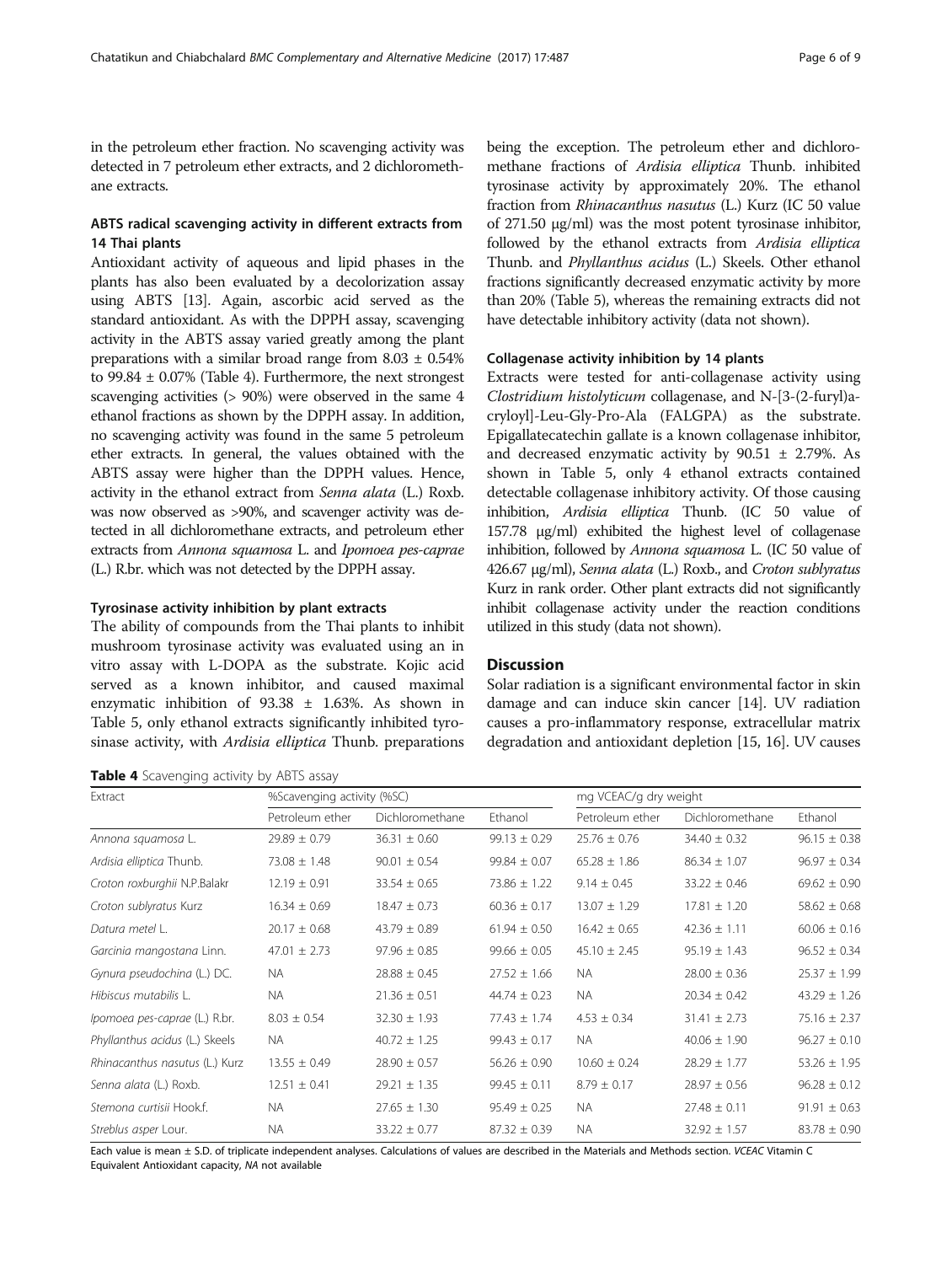| Plant                                                  | Extract         | Tyrosinase inhibition (%)       | Collagenase inhibition(%)      |
|--------------------------------------------------------|-----------------|---------------------------------|--------------------------------|
| Annona squamosa Linn.                                  | Ethanol         | $21.92 \pm 1.45$ <sup>**</sup>  | $55.12 \pm 3.18$ ***           |
| Ardisia elliptica Thunb.                               | Petroleum ether | $19.42 \pm 1.21$ <sup>**</sup>  | <b>NA</b>                      |
| Ardisia elliptica Thunb.                               | Dichloromethane | $21.40 \pm 1.61$ <sup>**</sup>  | NA.                            |
| Ardisia elliptica Thunb.                               | Ethanol         | 49.54 $\pm$ 1.23 <sup>***</sup> | $94.88 \pm 6.93$               |
| Croton sublyratus Kurz                                 | Ethanol         | <b>NA</b>                       | $24.14 \pm 0.98$ <sup>**</sup> |
| Datura metel L.                                        | Ethanol         | $20.91 \pm 1.70^{**}$           | <b>NA</b>                      |
| Ipomoea pes-caprae (L.) R.br.                          | Ethanol         | $23.01 \pm 1.65$ <sup>**</sup>  | <b>NA</b>                      |
| Phyllanthus acidus (L.) Skeels.                        | Ethanol         | 42.92 $\pm$ 3.85***             | <b>NA</b>                      |
| Rhinacanthus nasutus (L.) Kurz                         | Ethanol         | $64.68 \pm 5.46$ ***            | <b>NA</b>                      |
| Senna alata (L.) Roxb.                                 | Ethanol         | $23.49 \pm 1.09$ <sup>**</sup>  | $41.49 \pm 2.63$               |
| Kojid acid (tyrosinase inhibitor)                      |                 | $93.38 \pm 1.63$ ***            |                                |
| Epigallatecathechin gallate<br>(collagenase inhibitor) |                 |                                 | $90.51 \pm 2.79***$            |

<span id="page-6-0"></span>Table 5 Inhibition of tyrosinase and collagenase activities by Thai plant extracts

Each value is mean  $\pm$  S.D. of triplicate independent analyses. Significantly different from the control group

 $(\n<sup>*</sup>P < 0.05, <sup>**</sup>P < 0.01, <sup>***</sup>P < 0.001)$ . NA not available

formation of reactive oxygen species (ROS) that induce hyperpigmentation and collagenase expression [[17](#page-8-0), [18](#page-8-0)]. Our study investigated 14 Thai plants extracted with three different solvents for their potential as anti-wrinkle and skin whitening ingredients. In this study, we used petroleum ether, dichloromethane and ethanol for plant extraction using Soxhlet apparatus. Ardisia elliptica Thunb. had the highest yield in the petroleum ether and ethanol extracts, whereas Garcinia mangostana L. had the highest percent yield from dichloromethane extraction. These solvents are a series of organic solvents with increasing polarities. Variation among the percent yields depended on the plant species, and probably reflected differences in chemical composition of the plants.

Phenolics are the largest group of phytochemicals found in plants and they have various biological activities in animals, including humans [\[19\]](#page-8-0). Total phenolic content in the plants was determined by the Folin-Ciocalteu method. Overall, the ethanol fraction had the richest phenolic content, followed by dichloromethane, while petroleum ether with low polarity had the lowest phenolic content compared to the other solvents. In this study, Ardisia elliptica Thunb. had the highest phenolic content in all three types of extracts. In previous studies, dichloromethane leaf extracts of Ardisia elliptica Thunb. have a phenolic content of  $101 \pm 1.3$  mg GAE per g dry plant material, which is more than the content in a twig extract [\[20](#page-8-0)]. Moreover, a methanol extract of ripe Ardisia fruit contained  $5.64 \pm 0.37$  g GAE per 100 g extract [\[21](#page-8-0)]. Hence, leaves and fruits of Ardisia elliptica Thunb. have a high phenolic content that can be easily extracted with methanol, dichloromethane and ethanol.

Flavonoids are pigments in flowers, leaves, fruits and seeds. These compounds are secondary metabolites of

plants and are widely distributed among plant species [\[22](#page-8-0)]. Next, the flavonoid content within the Thai plants was evaluated using the aluminium chloride colorimetric assay. Our results showed that the highest flavonoid quantity was found in the ethanol extract from Senna alata (L.) Roxb leaves. In a previous study, high flavonoid content was found in water (4.25 mg QE per 100 g) and methanol fractions (3.97 mg QE per 100 g) of Senna alata (L.) Roxb. [[23](#page-8-0)]. Thus, Senna alata (L.) Roxb preparations have a high flavonoid content when extracted with high polarity solvents including ethanol, methanol and water. Ardisia elliptica Thunb. had the richest flavonoid content in the dichloromethane fraction. Fruit of this plant also has a high flavonoid content  $36.91 \pm 2.37$  mg QE per g extract [\[24](#page-8-0)]. Hence, fruit and leaves of Ardisia elliptica Thunb. are rich in flavonoids. Total flavonoid content did not correlate with total phenolic content. However, flavonoids have many biological activities such as UVB protection [[25](#page-8-0)], anti inflammatory [\[26\]](#page-8-0), anti-hepatotoxicity [\[27\]](#page-8-0) and anti cancer [\[28](#page-8-0)].

Free radical scavenging activity using DPPH and ABTS assay. In the DPPH assay, DPPH receives a hydrogen atom from an antioxidant [\[29\]](#page-8-0). We found that Ardisia elliptica Thunb ethanol extract had the highest scavenging activity. Other investigators have also reported that dichloromethane fractions of Ardisia elliptica Thunb. leaves and stems have high levels of antioxidant activity as determined by the DPPH assay, and, hence, this plant is very interesting to investigate further as a herbal treatment [\[20](#page-8-0)]. The extracts from the ethanol fraction with high polarity clearly showed better antioxidant activity than fractions with lower polarities containing dichloromethane and petroleum ether. Ethanol extracts contained the highest levels of free radical scavenging activity compared with the other extracts, and all ethanol extracts were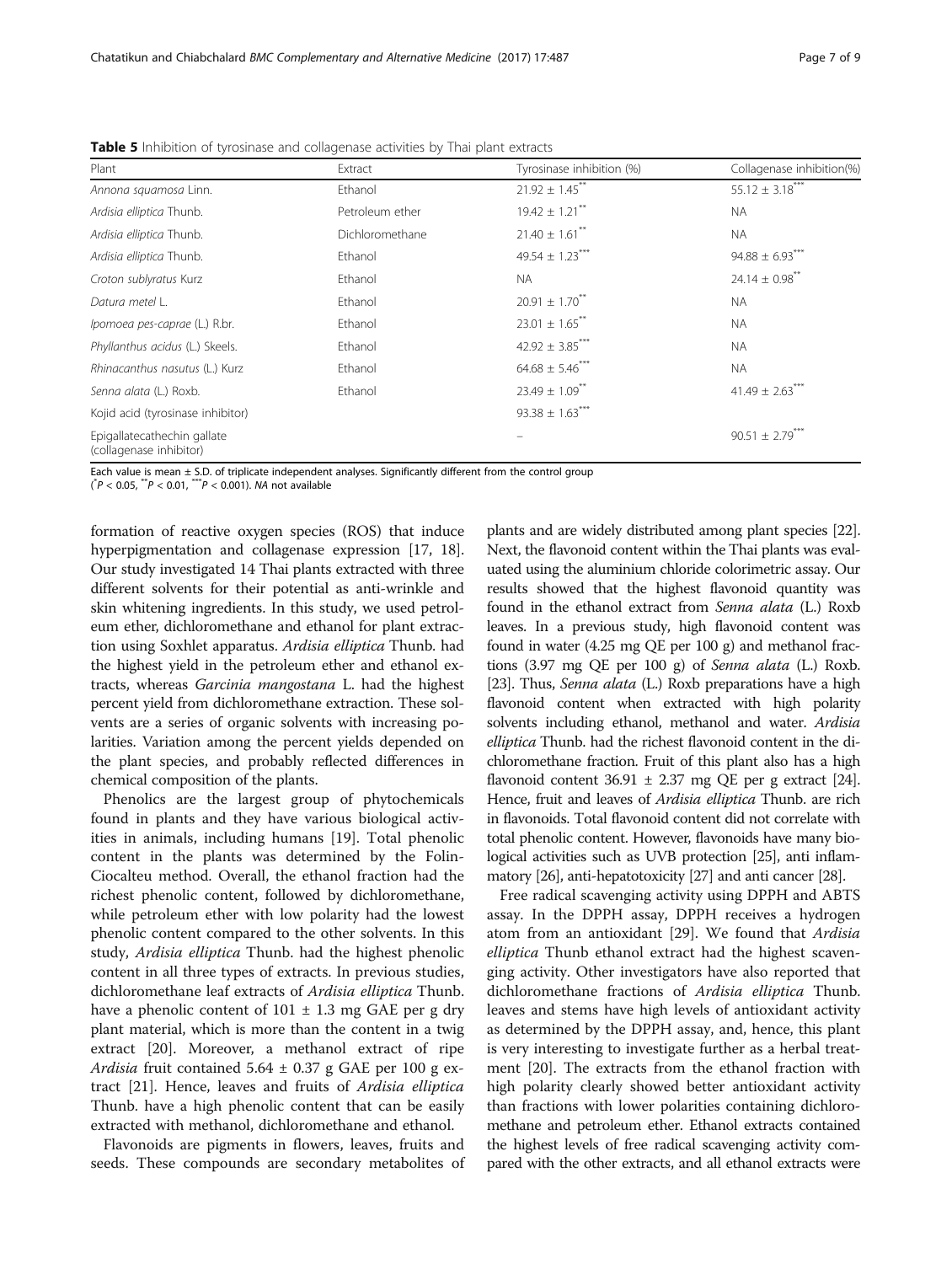active. In the ABTS assay, ABTS is converted to its radical cation by the addition of potassium persulfate. In the presence of an antioxidant, the reactive ABTS cation (or ABTS<sup>\*</sup> + ) is converted to its colorless natural form [\[9](#page-8-0)]. In agreement with the DPPH assay, ethanol extracts contained the highest levels of scavenger activity as compared with the other extracts. Again, the highest scavenging activities in ethanol, dichloromethane and petroleum ether extracts were from the same plants as shown by the DPPH assay. The results of the DPPH and ABTS assays were highly cor-related as expected (Fig. [1f](#page-4-0)).

However, total flavonoid content of the plant extracts did not correlate with free radical scavenger activity as detected by the DPPH assay (Fig. [1c\)](#page-4-0) or by the ABTS assay (Fig. [1e](#page-4-0)). Our findings of no significant relationship between flavonoid content and scavenger activity using the ABTS assay is consistent with other investigators' results [\[30](#page-8-0)]. By contrast, total phenolic content of the plant preparation positively correlated with scavenger activity measured by both assays (Fig. [1b and d](#page-4-0)) in agreement with a previous study [[31\]](#page-8-0). Noticeably, the scavenging activity depended on total phenolic content and solvents with high polarity, such as ethanol and dichloromethane. These results suggest that the phenolic content is the major constituent with antioxidant activity in the 14 Thai plants.

Melanin, the major pigment of skin and hair color, is synthesized by melanocytes within melanosomes. Overproduction and accumulation of melanin in skin may lead to pigmentary disorders and aesthetic problems. Hyperpigmentation occurs in sun-exposed areas of the skin [\[32\]](#page-8-0). In the melanogenesis, tyrosinase is the key enzyme in the ratelimiting step in which L-tyrosine is hydroxylated to L-DOPA, which is further oxidized into DOPAquinone. After that, it is converted into DOPAchrome that is a substrate for melanin synthesis [[3](#page-8-0)]. Downregulation of tyrosinase activity has been proposed to be responsible for decreased melanin production. The development of novel whitening phytochemical compounds from natural products has recently become a growing trend. Our finding showed that the ethanol fraction from Rhinacanthus nasutus (L.) Kurz was the most potent tyrosinase inhibitor, followed by the ethanol extracts from Ardisia elliptica Thunb. and Phyllanthus acidus (L.) Skeels. Obviously, 7 plants from 14 plants had the high phenolic content, especially Ardisia elliptica Thunb. and Annona squamosa L.. Moreover, Senna alata (L.) Roxb. had the richest flavonoid content which can inhibit tyrosinase activity. Active compounds from the plants such as arbutin, aloesin, gentisic acid, flavonoids, hesperidin, licorice, niacinamide, yeast derivatives, and polyphenols, can inhibit melanogenesis without cytotoxicity to melanocytes [\[6](#page-8-0)].

Collagenase is a transmembrane zinc peptidase that cleaves the X-Gly bond of collagen. Collagen is an abundant

structural protein and extracellular matrix component [\[33](#page-8-0)]. Decreased collagen and elastin fibers increases with age and damage from UV radiation inducing wrinkled skin [[34](#page-8-0)]. Collagenase inhibition has been proposed to prevent skin aging. Of those causing inhibition in our study, Ardisia elliptica Thunb. exhibited the highest level of collagenase inhibition, followed by Annona squamosa L., Senna alata (L.) Roxb., and Croton sublyratus Kurz in rank order. In a previous study, cocoa pod extract had phenolic acid and flavonoids that inhibited elastase and collagenase activity [\[35](#page-8-0)]. Notably, three ethanol extracts (Ardisia elliptica Thunb., Annona squamosa L. and Senna alata (L.) Roxb. inhibited both tyrosinase and collagenase. These plants also had high phenolic and flavonoid levels, and antioxidant activity. Interestingly, these extracts have possible uses as ingredients for cosmetic products.

## Conclusion

Our results demonstrate that extracts of 14 Thai plants had varying degrees of total phenolic and flavonoid content as well as free radical scavenging activities, depending on the extraction solvents. There was a high correlation between total phenolic content and free radical scavenging activity ass assessed by the DPPH and ABTS assays. The ethanol fraction of Ardisia elliptica Thunb. had the highest phenolic content, followed by Annona squamosa L. Both plants significantly inhibited tyrosinase and collagenase activities, while Rhinacanthus nasutus (L.) Kurz showed the highest tyrosinase inhibition. Moreover, Senna alata (L.) Roxb. was richest in flavonoid content, and also exhibited tyrosinase and collagenase inhibitory behavior. The ethanol fraction of three plants, namely Annona squamosa L., Ardisia elliptica Thunb and Senna alata (L.) Roxb., have the potential to be ingredients in cosmetic products for antiwrinkling as well as skin whitening. Further studies are necessary to investigate the active components and safety of these extracts.

#### Abbreviations

ABTS: 2,2′ -Azino-bis(3-ethylbenzthiazoline-6-sulphonic acid); DHI: 5,6 dihydroxyindole (DHI); DHICA: 5,6-dihydroxyindole-2-carboxylic acid; DMSO: Dimethyl sulfoxide; DPPH: 2,2-diphenyl-1-picrylhydrazyl; EGCG: Epigallocatechin gallate; FALGPA: N-[3-(2-furyl) acryloyl]-Leu-Gly-Pro-Ala; GAE: Gallic acid equivalents; KA: Kojic acid; L-DOPA: 3,4-dihidroxyphenyl alanine; Na<sub>2</sub>CO<sub>3</sub>: Sodium carbonate; QE: Quercetin equivalents; ROS: Reactive oxygen species; SC: Scavenging activity; TFC: Total flavonoid content; TPC: Total phenolic content; UVR: Ultraviolet radiation; VCEAC: Vitamin C equivalent antioxidant capacity

#### Acknowledgements

We are grateful to the Center for Excellence in Omics-Nano Medical Technology Development Project and the Innovation Center for Research, Development of Medical Diagnostic Technology Project. We appreciate the assistance of the HRH Princess Sirindhorn Herb Garden to give the plants for this project. We thank Waluga Plaingam as a technical assistant. We would like to express our gratitude to Prof. Dr. Kathleen L. McCoy (Department of Microbiology and Immunology, School of Medicine, Virginia Commonwealth University), who was financially supported by the grant for foreign academics and researchers to